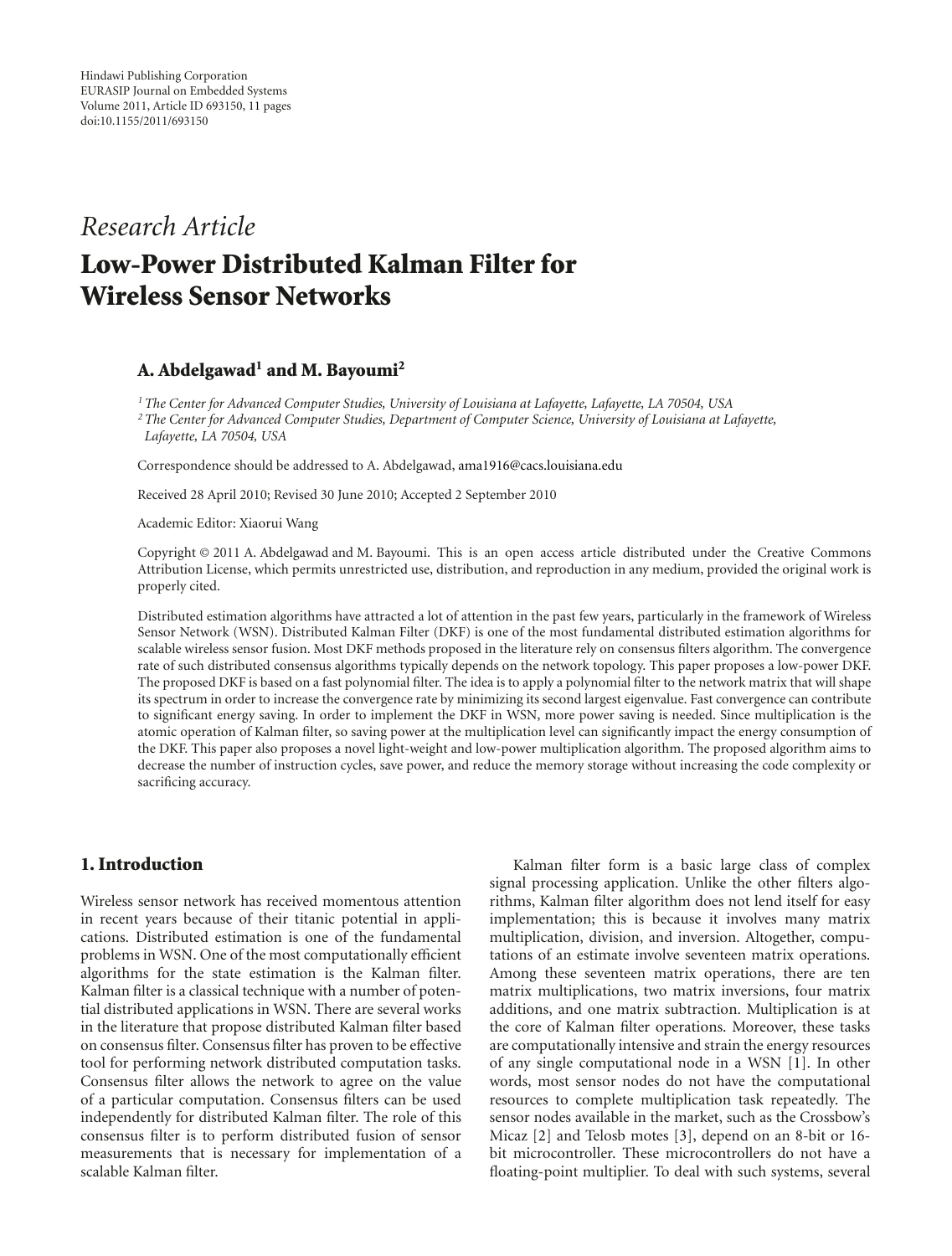multiplication algorithms have been proposed which rely on repeated additions and consume lots of instruction cycles and exhibit limited precision. Therefore, saving power at the multiplication level has a significant impact on the energy reserve of each node. Consequently, energy-efficient multiplication can extend the WSN's lifetime and increase its computational capabilities. In this paper, we propose a light-weight energy-efficient multiplication algorithm based on Horner's method [4]. Our method aims to reduce the number of add operations during multiplication by rounding any sequence of 1's in the fractional part. The applied rounding reduces the number of instruction cycles, and reduces the memory storage without increasing the code complexity.

Kalman filter is computationally intensive, and it could strain the energy resources of any single computational node in a WSN. Thus, computations will be an issue, the same as the communication, to implement DKF in WSN. The key contribution of the paper is to provide a low-power DKF for WSN. The proposed DKF saves energy in two directions. First, a fast polynomial methodology is proposed to increase the convergence rate of the consensus. Fast convergence can contribute to significant energy saving. Second, a lightweight energy-efficient multiplication algorithm is proposed. The proposed algorithm aims to decrease the number of instruction cycles, save power, and reduce the memory storage without sacrificing the accuracy. Thus, these energy savings make the DKF applicable to be implemented in WSN and hence increase the network's life time.

The rest of the paper is organized as follows: Section 2 introduces the DKF's related work. Some definitions and notions about network representation of the WSN are discussed in Section 3. Central Kalman filter is discussed in Section 4. The consensus filter is introduced at Section 5 to show that the convergence rate of the DKF depends on the magnitude of the second largest eigenvalue. Proposed distributed Kalman filter based on polynomial filter is introduced in Section 6. Simulation results are presented in Section 7. Section 8 introduces the proposed multiplication algorithm. Experimental results are provided in Section 9. Finally, the paper is concluded in Section 10.

# **2. Related Work**

DKF plays an important role in many practical problems connected to sensor networks among which distributed monitoring, tracking, and control. In the recent years, we have witnessed an interest towards this class of problems. Recently studied consensus algorithms, commonly used in the theory of distributed algorithms as an efficient method for data fusion, are providing useful tools to tackle DKF. Consensus problems and their special cases have been the subject of intensive studies by several researchers [5–11]. Low-pass and high-pass consensus filters are also developed to calculate the average of their inputs in sensor networks [12, 13]. Consensus-based tracking and synchronization algorithms in sensor networks that are scalable have recently appeared as powerful tools for

mutual information processing [14, 15]. Olfati-Saber in [16] introduced a new DKF algorithm with a peer-to-peer (P2P) architecture that relies on reaching a consensus on estimating of local Kalman filters. The consensus problem with quantized transmission has been studied recently [17]. Schizas et al. in [18] proposed a distributed MLE and BLUE estimators for the estimation of deterministic signals in ad hoc WSNs, where the estimators are formulated as the solution of convex minimization subproblems. Kashyap et al. introduced in [19] the concept of quantized consensus and proposed an algorithm to reach a consensus in that sense. Some contributions found in the literature analyzed the communication bandwidth constrains. Chen and Li studied the tradeoff between bandwidth and tracking accuracy with communication constraints [20]. Ribeiro et al. analyzed the distributed state estimators of dynamical stochastic processes, whereby the low communication cost is affected by requiring the transmission of a single bit per observation [21]. Olfati-Saber introduced a novel distributed Kalman filtering strategy for distributed state estimation and targeted tracking in sensor networks [22, 23]. This DKF strategy consists of identical high-pass consensus filters for distributed fusion of sensor data and covariance information. Speranzon et al. introduced an adaptive strategy for distributed estimation of a time-varying signal measured [24]. A stable filter was derived, as time-varying weights were computed to minimize the estimation error covariance. He discussed the tradeoff between optimality and computational costs. Carli et al. in [25] introduced the problem of estimating the state of a dynamical system from distributed noisy measurements. Spanos et al. introduced a systematic analysis of DKF's performance as various network quantities such as connection density, topology, and bandwidth are varied [26]. Khan and Moura presented a DKF for sparse large-scale systems monitored by sensor networks [27, 28]. Azizi and Khorasani proposed a DKF to estimate actuator faults for deep space formation flying satellites [29].

#### **3. Network Representations**

In wireless sensor network, there is a link between two nodes when packets can be successfully delivered from one node to the other. A wireless sensor network is called connected if for two arbitrary nodes, there is a route, which consists of such links, from one to the other. Traditional work on connectivity analysis of wireless sensor networks often focuses on finding a critical transmission range to keep the network connected. However, some low-cost sensor nodes may not support power-adaptive transmissions. On the other hand, changing the transmission range can be reformulated as changing the density of the sensor networks, in which each node is using fixed transmitted power [30]. Recently, random graph theory is introduced into the modeling of sensor networks with uncertain features. A random graph often can be imagined as a living organism which evolves with time. By giving a set of vertices in advance, the edges are generated according to some randomization rules [31].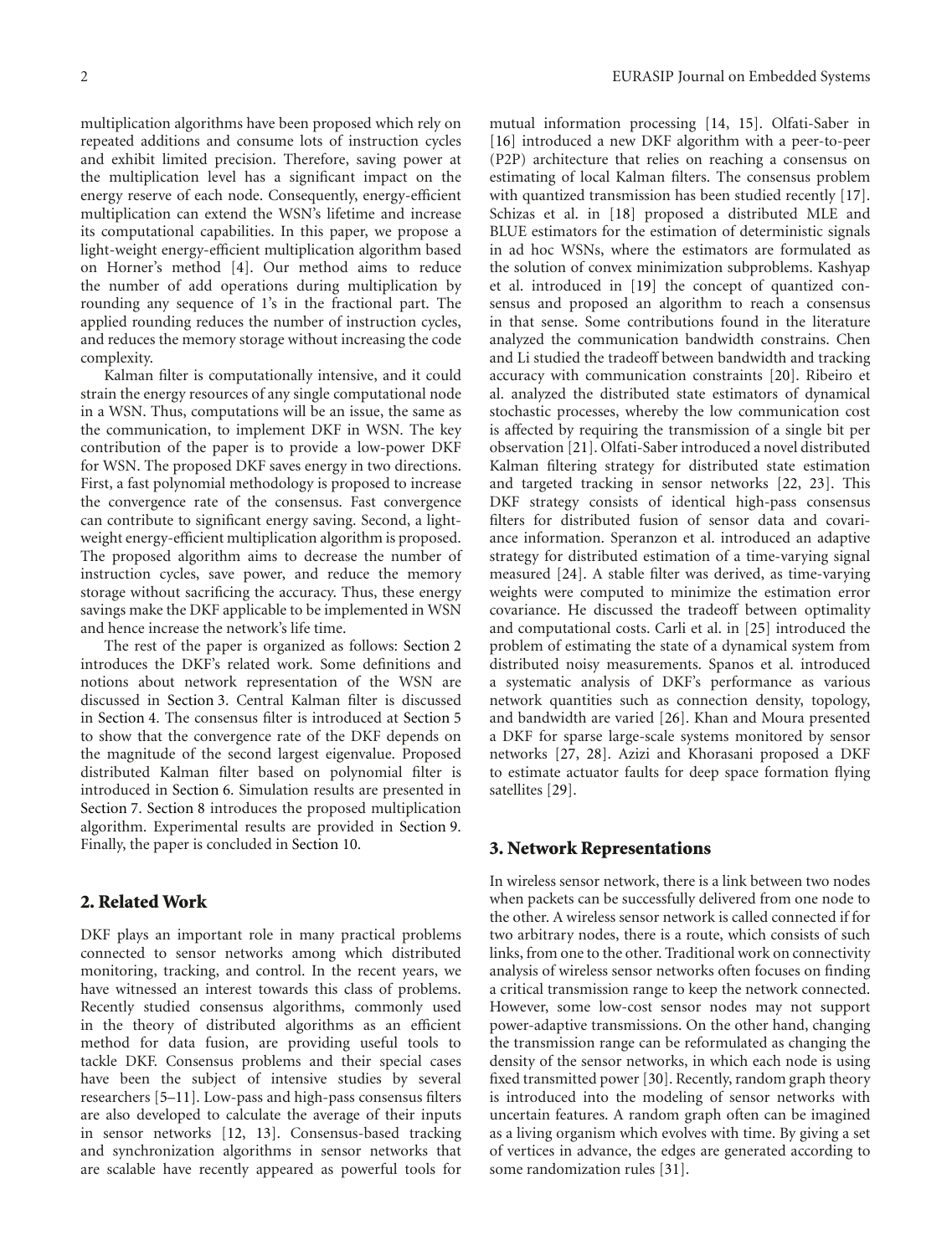Let us consider a static network topology. We assume the network at any arbitrary iteration *t* as an undirected graph  $G = \{V, E\}$  with the set of nodes  $V = 1, 2, \ldots, n$  and *E* is the edge set at iteration *t*.  $E \subseteq E^*$ , where  $E^* \subseteq V \times V$  is employed to show the interaction between the nodes in a network and it is drawn if and only if sensor *i* can communicate with sensor *j*. The neighbors of the node *i* are denoted by the set  ${N_i}$  = *j* ∈ *V* :  $(i, j)$  ∈ *E*}.

## **4. Central Kalman Filter**

In 1960, Kalman presented a recursive solution for the discrete-data linear filtering problem [32]. The Kalman filter, since that time, has been the subject of extensive research and application, particularly in the area of autonomous or assisted navigation. The Kalman filter is a set of mathematical equations that provides an efficient computational solution to discrete time data filtering problems, in essence removing extraneous noise from a given stream of data. The filter is very powerful in several aspects: it supports estimations of past, present, and even future states, It is an optimal estimator in the case of Gaussian uncertainties, and it can do so even when the precise nature of the modeled system is unknown. Moreover, the Kalman filter is the best linear estimator for any other distributions.

Let us consider a sensor network with *n* sensors that are interconnected via an undirected graph as defined in Section 2. The model of a process can be defined as

$$
x_{k+1} = A_k x_k + B_k u_k + w_k, \quad k \ge 0,
$$
 (1)

$$
z_k = C_k x_k + \nu_k, \quad k \ge 0,
$$
 (2)

where  $z_k \in \mathbb{R}^{np}$  represents the vector of *p*-dimensional measurements obtained via *n* sensors and  $w_k$  and  $v_k$  are assumed to be zero-mean white noise processes. The process  $v_k$  is called measurement noise and  $w_k$  is called process noise. The above equations have several variables: *A, B, C* are system matrices, *k* is the time index, *x* is the system state, *u* is the input to the system, *z* is the measurement output, *w* is the process noise, and *v* is the measurement noise. Both *w* and *v* are zero mean mutually uncorrelated white noises with covariance

$$
E\Big[w_k \ \ w_k^T\Big] = Q_k, \qquad E\Big[v_k \ \ v_k^T\Big] = R_k. \tag{3}
$$

The covariance of the estimation is defined as *Pk*. Additionally,  $x_0$  is the zero-mean initial state of the process with estimation covariance matrix  $P_0$ , and it is assumed to be uncorrelated with  $u_k$  and  $v_k$ . We describe below the Kalman filter iterations in the information form

$$
M_{k}^{-1} = P_{k}^{-1} + C_{k}^{T} R_{k}^{-1} C_{k},
$$
  
\n
$$
K_{k} = M_{k} C_{k}^{T} R_{k}^{-1},
$$
  
\n
$$
\hat{x}_{k|k} = \hat{x}_{k|k-1} + K_{k} (z_{k} - C_{k} \hat{x}_{k|k-1}),
$$
  
\n
$$
P_{k+1} = A_{k} M_{k} A_{k}^{T} + B_{k} Q_{k} B_{k}^{T},
$$
  
\n
$$
\hat{x}_{k+1|k} = A_{k} \hat{x}_{k|k} + B_{k} u_{k},
$$
  
\n(4)

where  $Q_k$  is the covariance of the process noise  $w_k$  and  $R_k$ is covariance of the measurement noise  $v_k$ . The calculation of Kalman gain (*K*) not only depends on the known measurement error covariance  $R_k$  but also on the state estimation covariance *Pk*.

#### **5. Consensus Filter**

Consensus problems are widely considered in computer science, and they have a long history in this field. They basically formed the field of distributed computing. Formal study of these types of problems goes back to people who were working in management science and statistics in the 1960s. The notion of statistical consensus theory by DeGroot attracted the interests twenty years later in the problem of processing information with uncertainty obtained from multiple sensors and medical experts [33]. Distributed computing has been considered by people in systems and control theory starting with the work of Tsitsiklis and Athans [34] on asynchronous asymptotic agreement problem for distributed decision-making systems.

In a network, consensus means to get an agreement regarding some common interest of the nodes which depends on the states of all of them. A consensus algorithm is the law which specifies the information flow between a node and its neighbors to reach to the consensus in the whole network [35]. To reach a consensus on a graph, each sensor node *i* reports a scalar value  $x_0(i) \in \mathbb{R}$ . The vector of initial values on the network  $x_0$  is denoted by

$$
x_0 = [x_0(1), x_0(2), \dots, x_0(n)]^T \in \mathbb{R}^n.
$$
 (5)

The purpose of the consensus algorithm is to compute the average at each sensor node using linear distribution iteration. Thus, the distributed linear iterations of the network can be defined in the following form:

$$
x_{t+1}(i) = W_{ii}x_t(i) + \sum_{j \in N_i} W_{ij}x_t(j),
$$
 (6)

where  $i = 1, \ldots, n$ ,  $x_t(j)$  is the value computed by sensor node *j* at iteration *t*, and *Wij* represents the edge weights of *G*. Each sensor node communicates only with its direct neighbors, so  $W_{ij} = 0$ . Writing in a matrix-vector format, the above update equation becomes

$$
x_{t+1} = W_{ii}x_t, \t\t(7)
$$

where  $W_{ii}$  is the weight matrix corresponding to the graph *G* of iteration *t*. The iterative relation given by (7) can be written as

$$
x_{t+1} = \left(\prod_{i=0}^{t-1} W^t\right) x_t.
$$
 (8)

Equation (7) means that  $x_t = W^t x_0$  for all *t*. We want to chose the weight matrix *W* so that for any initial value  $x_0$ ,  $x_t$  convergences to the average vector Avg =  $((1/n)1^T x_0)1$  =  $(1/n)11^{T}x_0$ , that is,

$$
\lim_{t \to \infty} x_t = \lim_{t \to \infty} W^t x_0 = \left(\frac{1}{n}\right) \mathbf{1} \mathbf{1}^T x_0,\tag{9}
$$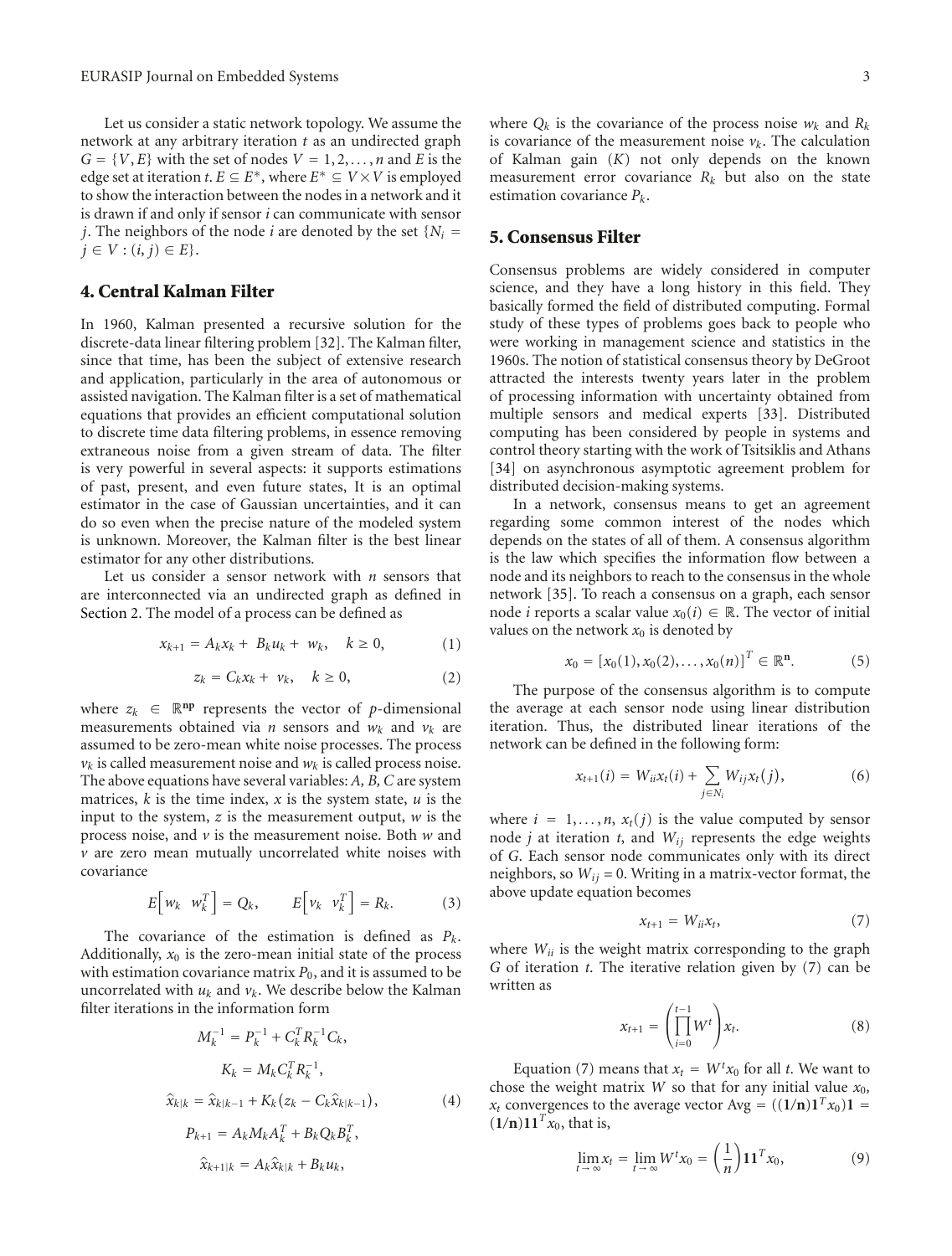where **1** is the vector of ones. This is equivalent to the matrix equation

$$
\lim_{t \to \infty} W^t = \left(\frac{1}{n}\right) \mathbf{1} \mathbf{1}^T. \tag{10}
$$

Let us define the vector of average as

Avg = 
$$
\frac{1}{n} \sum_{i=1}^{n} x_0(i).
$$
 (11)

From (10) and (11), we can find

$$
\lim_{t \to \infty} x_t = \left( \left( \frac{1}{n} \right) \mathbf{1} \mathbf{1}^T \right) x_0 = \overline{x} \mathbf{1}.
$$
 (12)

The asymptotic convergence factor is defined as

$$
r_{\text{asymp}}(W) = \sup_{x_0 \neq \overline{x}t \to \infty} \left( \frac{||x_t - \text{Avg}||_2}{||x_0 - \text{Avg}||_2} \right)^{1/t}.
$$
 (13)

Equation (10) holds if and only if

$$
\mathbf{1}^T W = \mathbf{1}^T,
$$
  
\n
$$
\mathbf{W}\mathbf{1} = \mathbf{1},
$$
  
\n
$$
\rho \left( W - \left( \frac{1}{\mathbf{n}} \right) \mathbf{1} \mathbf{1}^T \right) < \mathbf{1},
$$
\n(14)

where  $\rho(\cdot)$  is the spectral radius of a matrix. Now, (13) can be written as

$$
r_{\text{asymp}}(W) = \rho \left(W - \left(\frac{1}{n}\right) 11^T\right). \tag{15}
$$

Since *W* is symmetric, so its eigenvalues arranges as  $\lambda_1(W) \geq \lambda_2(W) \cdots \geq \lambda_n(W)$ .  $\lambda_2(W)$ , the second largest eigenvalue, is a measure of performance/speed of consensus algorithm [35, 36]. Thus, the convergence rate of (7) depends on the magnitude of the second largest eigenvalue  $\lambda_2$ . Since the DKF relies on consensus filters algorithm, so the convergence rate of the DKF depends on  $\lambda_2$ . The proposed DKF uses a polynomial filter in order to control  $\lambda_2$  as shown in the next section.

#### **6. Proposed Distributed Kalman Filter**

We have described the central Kalman filter in the context of a sensor network with *n* nodes, where each node observes *p* various measurements. The process we are describing is *m*-dimensional processes, that is,  $x_k \in \mathbb{R}^m$  and the corresponding white noise vectors have appropriate dimensions matching the  $z_k$  and  $x_k$ . There are *n* various sensors; each sensor is *m*-dimensional, meaning there are *m* different states associated with each sensor and for each of those states, there are *p* measurements taken. The states are related to each other by way of matrices *A* and *B*. Likewise, *zk* is extracted from  $x_k$  by means of a linear combination dictated by the matrix *C*.

In the distributed scenario, we will consider each individual sensor one at a time, the expression for state estimate

matrix is placed in the context of a sensor network with *n* sensors and a topology *G* that is a connected graph illustrating a process of dimension *m* using  $p \le m$  sensor estimates. At each iteration *k*, each sensor node calculates the state estimate using the micro-Kalman filter update equations

$$
M_k^{-1} = P_k^{-1} + C_k^T R_k^{-1} C_k,
$$
  
\n
$$
K_k = M_k C_k^T R_k^{-1},
$$
  
\n
$$
P_{k+1} = A_k M_k A_k^T + B_k Q_k B_k^T.
$$
\n(16)

The local estimate  $\hat{x}_{k|k}^{\text{local}}$  is formed by the predicted regional estimate  $\hat{x}_{k|k-1}^{\text{reg}}$  and the local measurement  $z_k$ 

$$
\hat{\mathbf{x}}_{k|k}^{\text{local}} = \hat{\mathbf{x}}_{k|k-1}^{\text{reg}} + K_k \Big( z_k - C_k \hat{\mathbf{x}}_{k|k-1}^{\text{reg}} \Big). \tag{17}
$$

The sensor nodes exchange their estimates over the communication channel and combine the estimates in the neighboring nodes *Ni*

$$
\hat{\mathbf{x}}_{k|k}^{\text{reg}} = \sum_{j \in N_i} W_{ij} \hat{\mathbf{x}}_{k|k}^{\text{Local}}.
$$
 (18)

*W* is symmetric and its eigenvalues arranges as  $\lambda_1(W) \geq$  $\lambda_2(W) \cdots \geq \lambda_n(W)$ . The second largest eigenvalue  $\lambda_2(W)$ is a measure of the speed of consensus algorithm. Thus, the convergence rate of DKF depends on the magnitude of the second largest eigenvalue  $\lambda_2$  as discussed in Section 3. We applied a fast polynomial filter on the spectrum of *W* in order to impact the magnitude of  $\lambda_2(W)$ , which mainly drives the convergence rate. In particular, the convergence is faster when the second largest eigenvalue is small. The polynomial filter of degree *m* that is applied on the spectrum of *W* is defined as

$$
p_m(\lambda) = \infty_0 + \infty_1 \lambda + \infty_2 \lambda_2 + \cdots + \infty_m \lambda_m. \qquad (19)
$$

The matrix polynomial is given as

$$
p_m(W) = \infty_0 I + \infty_1 W + \infty_2 W_2 + \cdots + \infty_m W_m.
$$
 (20)

 $p_m(W)$  is a periodic update of the current sensor node's value with a linear combination of its previous values. Now we can rewrite (18)

$$
\hat{x}_{k|k}^{\text{reg}} = \sum_{i=0}^{m} p_i(W) \left(\hat{x}_k^{\text{Local}}\right)_i.
$$
\n(21)

Each sensor node typically applies polynomial filter for distributed consensus. The *αm*'s are computed offline assuming that *W* is known a priori.

The goal is to find the polynomial that leads to the fastest convergence of linear iteration described in (21), for a given weight matrix *W* and a certain degree *m*. The optimal polynomial is the one that minimizes the second largest eigenvalue of *W.* Therefore, we need to solve an optimization problem where the optimization variables are the  $m + 1$  polynomial coefficients  $\alpha_0, \alpha_1, \ldots, \alpha_m$  and the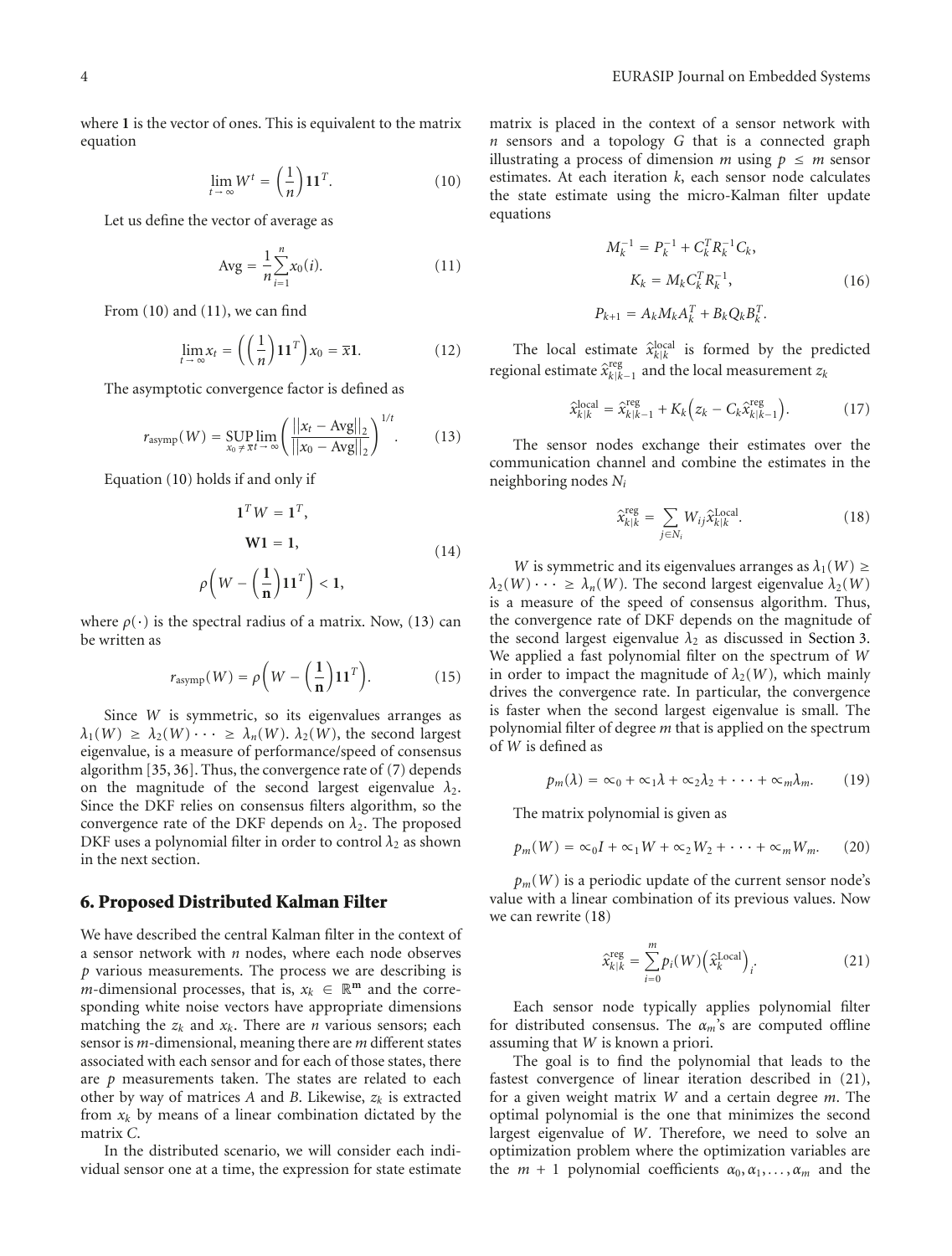objective function is the spectral radius of  $W - (1/n)11^T$ . The following optimization problem needs to be solved:

Minimize 
$$
\rho \left( \sum_{k=0}^{m} \alpha_k W^k \right)
$$
, where  $\alpha \in \mathbb{R}^{m+1}$   
subject to  $\left( \sum_{k=0}^{m} \alpha_k W^k \right) \mathbf{1} = \mathbf{1}.$  (22)

The Linear Matrix Inequality (LMI) of (22) is equivalent to a set of *m* polynomial inequalities in *W*; that is, the leading principal minors of *α* must be positive. To solve this optimization problem, the auxiliary variable *f* will be used to bind the objective function, and then the spectral radius constraint is expressed as a linear matrix inequality (LMI). Thus, the following optimization problem needs to be solved [35]

Minimize 
$$
f
$$
, where  $f \in \mathbb{R}^{m+1}$   
\nsubject to  $-fI \le \sum_{k=0}^{m} \alpha_k W^k - \frac{11^T}{n} \le fI$ , (23)  
\n
$$
\left(\sum_{k=0}^{m} \alpha_k W^k\right) \mathbf{1} = \mathbf{1}.
$$

Since *W* is symmetric,  $\sum_{k=0}^{m} \alpha_k W^k$  will be symmetric as well. Hence, the constraint  $W1 = 1$  is sufficient to ensure that **1** will be also a left eigenvector of *W*. Due to the LMI, the above optimization problem becomes equivalent to a semidefinite program (SDP) [35]. SDP is a special case of cone programming and can be efficiently solved by interior point methods. A matrix polynomial *p* is applied on the weight matrix *W* to shape its spectrum in order to increase the convergence rate for the DKF. Since the convergence rate is driven by the second eigenvalue  $\lambda_2(W)$ , it is then possible to increase the convergence rate by careful design of the polynomial *p*. The computation of the coefficients of the optimal polynomial is formulated as a semidefinite program that can be efficiently solved. In addition, the sensors are allowed to use their previous estimates, in order to accelerate the convergence rate in a finite number of steps. Although using the previous estimates will exploit the memory of sensors, the memory requirements can be adjusted to the memory constraints imposed by the sensor.

*W* is calculated according to the fast polynomial consensus introduced above. Then, each sensor node applies polynomial filter for distributed consensus, by implementing Algorithm 1. Each sensor uses its previous estimate, in order to accelerate the convergence rate in a finite number of steps.

Each node predicts the regional estimate  $\hat{x}_{k+1|k}^{\text{reg}}$  as follows

$$
\widehat{x}_{k+1|k}^{\text{reg}} = A \widehat{x}_{k|k}^{\text{reg}} + B_k u_k. \tag{24}
$$

Figure 1 presents the proposed architecture of *m* nodes (in another word neighbors) running a micro-Kalman filter as a part of the entire *n* nodes network. It shows also



Algorithm 1

the communication architecture between the nodes. The advantage of the above micro-Kalman filter is that the state estimates produced are identical to the ones obtained via a central Kalman filter, as we will see in the simulation section. Furthermore, a significant advantage for the distributed implementation is the computational costs of the gain matrices. The central Kalman filter gain *K* has  $O(m^2n)$ elements while the gain *Mμ* of the micro-Kalman filter has  $O(m^2)$  elements. This implies that the implementation of the micro-Kalman filter is more computationally feasible than that of the central Kalman filter, especially for large network. Furthermore, our architecture is scalable in terms of the network size *n*.

#### **7. Simulation Results**

In this section, we provide the output performance of the proposed DKF versus the Central Kalman Filtering (CKF). Consider a network of  $n = 100$  sensors that are distributed randomly with a topology shown in Figure 2. The values used for the system defined in (1) are

$$
A = \begin{bmatrix} 0 & -1 \\ 1 & 0 \end{bmatrix}, \qquad B = \begin{bmatrix} 1 & 0 \\ 0 & 1 \end{bmatrix}.
$$
 (25)

In the simulation, a heterogeneous network is proposed. Half of the sensors has one kind of sensors and the other half has another kind of sensors (i.e., each half has different *C* matrix). The two different *C* matrices used in (2) are

$$
C_1 = \begin{bmatrix} 1 & 0 \\ 0 & 1 \end{bmatrix}, \qquad C_2 = \begin{bmatrix} 1 & 2 \\ 2 & 1 \end{bmatrix}. \tag{26}
$$

The simulation time is 10 seconds with sampling time *Ts* <sup>=</sup> <sup>0</sup>*.*01 second and initial value as bellow:

$$
X_0 = \begin{bmatrix} 0 & 0 \end{bmatrix},
$$
  
\n
$$
P_0 = \begin{bmatrix} 1 & 0 \\ 0 & 1 \end{bmatrix}.
$$
 (27)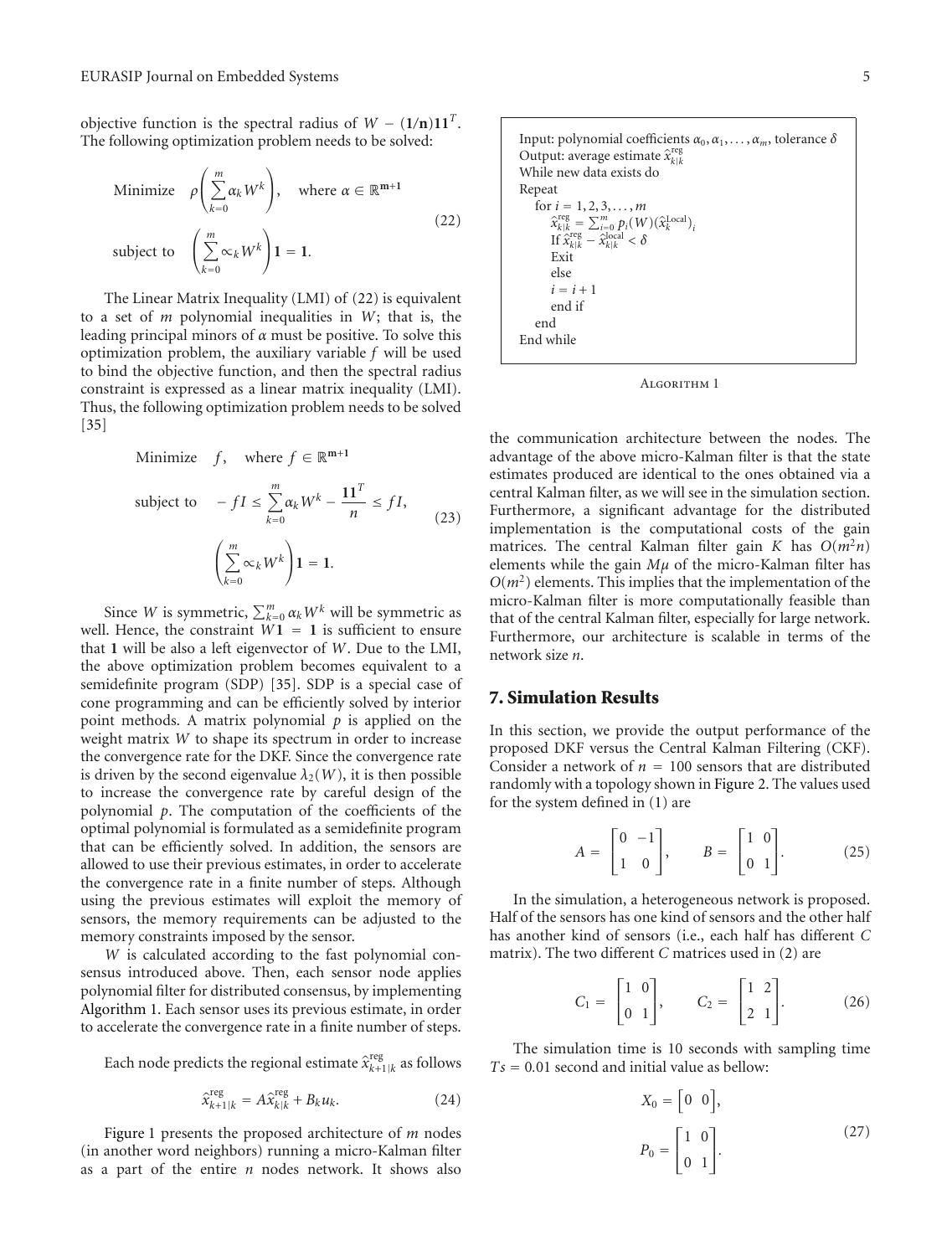

Figure 1: Nodes representation of distributed Kalman filter for *m* neighbors.



FIGURE 2: Network topology for  $n = 100$  sensor nodes.



Figure 3: Estimation obtained through the CKF (xch) and the real signal (x).



Figure 4: Estimation obtained through DKF (node 5) and the real signal (x).

The estimation obtained from a CKF, shown in Figure 3, will be our reference to evaluate the proposed DKF's performance. Each node in the network has an estimate; Figure 4 shows the squared estimation error for the proposed DKF at node 5 compared with the CKF squared error. Apparently, the proposed distributed and the central Kalman filters provide almost the same estimates and that can be shown clearly in Figure 5 which shows the average Mean Square Error (MSE) for DKF, for all the nodes, versus the MSE of the CKF.

Olfati-Saber in [23] addressed the DKF problem by reducing it into two separate dynamic consensus problems, a low-pass consensus filter for fusion of the measurements and a band-pass consensus filter for fusion of the inverse covariance matrices. He decomposed the central Kalman filter into *n* micro-Kalman filters with inputs that are provided by two consensus filters. This network of micro-Kalman filters was able to collaboratively provide an estimate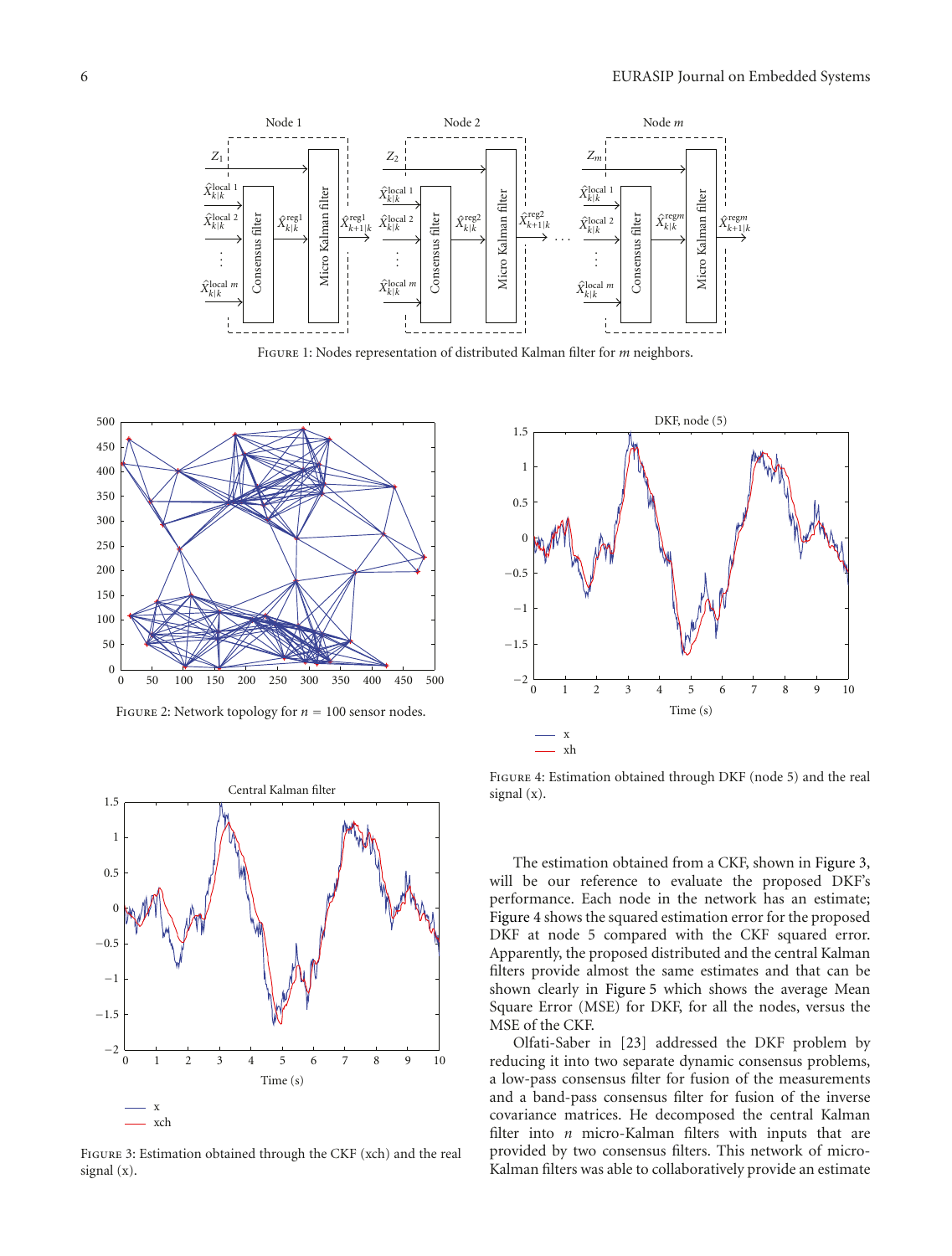

Figure 5: Average MSE for DKF versus MSE for CKF.



Figure 6: Average MSE for proposed and Olfati's DKF algorithm.

of the state of the observed process. Figure 6 shows a comparison of the performance of both the proposed DKF and Olfati's algorithm. Simulation results are presented for a wireless sensor network with *<sup>n</sup>* <sup>=</sup> 200 nodes and 1074 links. The result shows that the proposed algorithm improved the average MSE over the olfatis algorithm.

#### **8. Proposed Multiplication Algorithm**

Kalman filter is computationally intensive, and it could strain the energy resources of any single computational node in a WSN. In other words, most sensor nodes do not have the computational resources to complete many of these tasks repeatedly for a long time. Multiplication is at the core of Kalman-filtering operations. Therefore, saving power at the multiplication level will have a significant impact on the energy reserve at each node. Consequently, energy-efficient multiplication can extend the WSN's lifetime and increase its computational capabilities. Most of the sensor nodes available in the market have fixed point microcontroller and do not have hardware multiplier. To deal with such systems, several multiplication algorithms have been proposed which rely on repeated additions and consume lots of instruction cycles and exhibits limited precision. We propose a light-weight energy-efficient multiplication algorithm based on Horner's method [4]. Our method aims to reduce the number of add operations during multiplication by rounding any sequence of 1's in the fractional part. The applied rounding reduces the number of instruction cycles and reduces the memory storage without increasing the code complexity or scarifying accuracy. Moreover, reducing the number of instructions convey to increase the speed of the multiplication and save energy.

*8.1. Horner's Method.* Horner's method is primarily designed to perform multiplication on devices that do not have a dedicated hardware multiplier. It dictates a set of designed equations, which are unique for any multiplier. These designed equations directly relate to a sequence of shift and add operations on the multiplicand. The Horner's algorithm is based on the positions of the 1's in the multiplier and their distance to the immediate 1 to their left. This is done starting from the rightmost bit position and moving left until the last 1 before the binary point. As an example, consider the multiplication of the two numbers A and B below, represented in 12 bits

$$
A = 0.14325 = 0.001001001010b,
$$
  
\n
$$
B = 0.12345 = 0.000111111001b.
$$
 (28)

In the binary equivalent of the multiplier 0*.*<sup>14325</sup> <sup>=</sup> 0*.*001001001010b, starting from the right the first 1 occurs at bit position 2−11. The difference in position of this 1 to its immediate 1 to the left is two. Similarly, the difference for the 1 in bit position  $2^{-9}$  is three and so on. If the number to be multiplied is denoted as A, the designed equations can be written as follows.

(1) A1 = A  $* 2^{-3}$  + A: set the intermediate result equal to the operand B and start with the rightmost 1. For the first iteration, the weight  $2^{-3}$  is applied to the intermediate result as the distance of the rightmost 1 (bit position 2−12) in the multiplier to its next 1 (bit position 2−9) is three

$$
A1 = \frac{0.000001001001_b+}{0.001001001010_b}.
$$
 (29)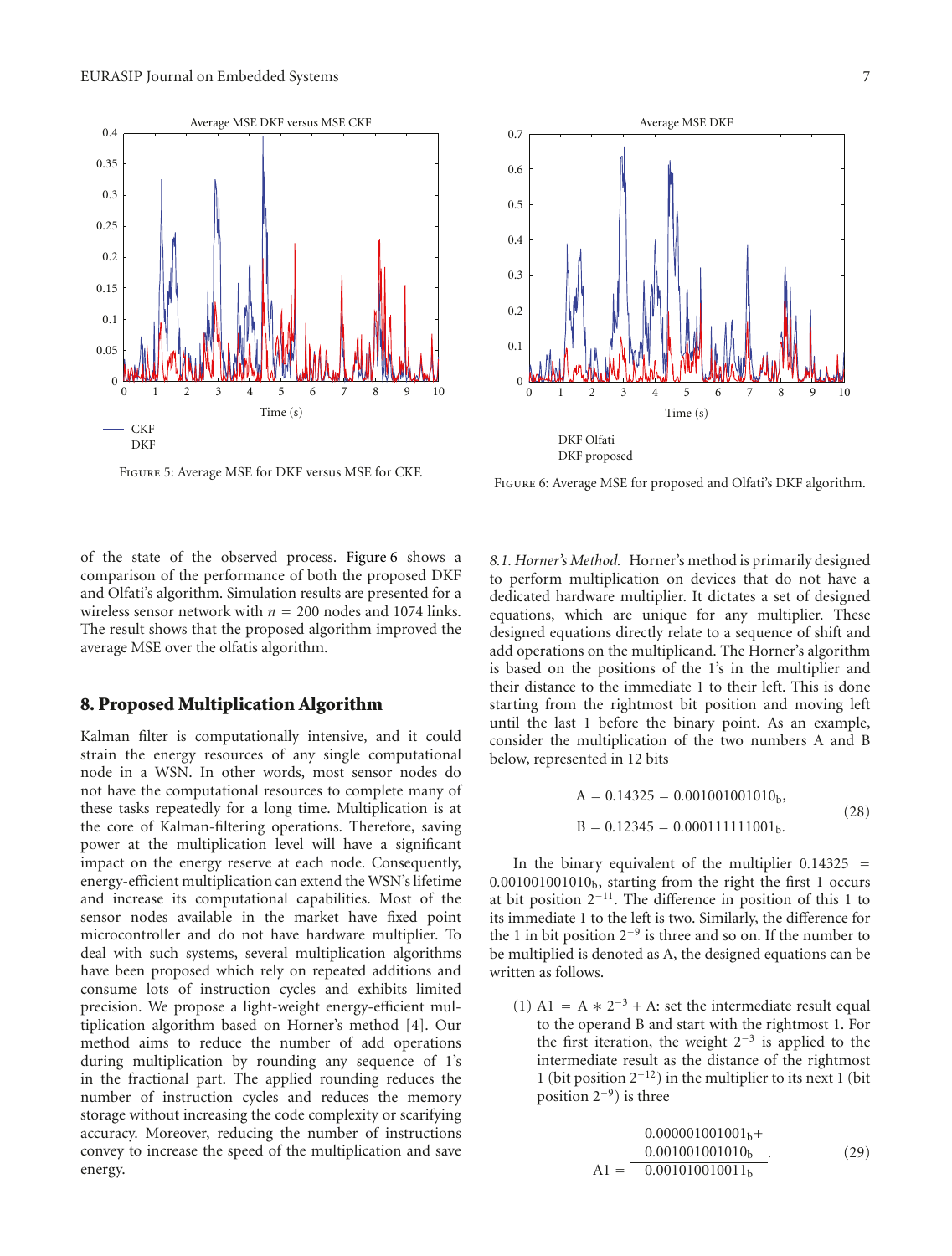(2) A2 = A1  $* 2^{-1} + A$ : continue to the next 1 in bit position  $2^{-9}$ . The weight  $2^{-1}$  is now applied to the intermediate result since the distance of the 1 in bit position  $2^{-9}$  to its next 1 (bit position  $2^{-8}$ ) is one. The operand is again added

$$
0.000101001001b +\n0.001001001010b}{0.001110010011b}.
$$
\n(30)

(3) A3 = A2 $*2^{-1}$ +A: keep on to the next 1 in bit position  $2^{-7}$ . The weight  $2^{-1}$  is applied to the intermediate result and the operand added

$$
A3 = \frac{0.000111001001b}{0.001001001010b}.
$$
\n
$$
(31)
$$

(4) A4 = A3  $* 2^{-1}$  + A: go on to the next 1 in bit position  $2^{-6}$ . The weight  $2^{-1}$  is applied to the intermediate result and the operand added

$$
0.001000001001b +\n0.001001001010b}{0.01000101010b}.
$$
\n(32)

(5) A5 = A4  $* 2^{-1}$  + A: continue to the next 1 in bit position 2−5. The weight 2−<sup>1</sup> is applied to the intermediate result and the operand added

$$
0.001000101001b +\n0.001001001010b}{0.010001110011b}.
$$
\n(33)

(6) A6 = A5 $*2^{-1}$ +A: keep on to the next 1 in bit position  $2^{-4}$ The weight  $2^{-1}$  is applied to the intermediate result and the operand added

$$
A6 = \frac{0.001000111001_b +}{0.001001001010_b}.
$$
\n
$$
(34)
$$
\n
$$
A6 = \frac{0.010010000011_b}{0.010010000011_b}.
$$

(7) The result = A6  $* 2^{-4}$  continue to the last 1 in bit position  $2^{-4}$ . The factor  $2^{-4}$  is applied to the intermediate result, as it is the weight at the position of the leftmost 1. The operand is not added this time, since all the 1's have been taken into account. The result =  $A6 * 2^{-4} = 0.000001001000_b = 0.017578125$ . This has an absolute error of 0.0001060875 which is just 0.434534 LSB, which is 0.60% error from the actual result.

*8.2. Proposed Multiplication Method.* The proposed method is targeting a fixed-point multiplication by utilizing the redundancy of signed digit code. The feature of redundancy in this representation allows a coefficient implementation to be selected, which in general requires fewer additions and thus yields a faster compact multiplication. The proposed method aims to reduce the number of add operations during multiplication by rounding any sequence of 1's in the fractional part. For example, the number 1010.010111101 becomes 1010.01100001.

Consider the last counter example. The multiplicand B is rounded according to the proposed method to yield  $B<sub>new</sub>$ 

$$
B_{new} = 0.12345 = 0.001000000001_b. \tag{35}
$$

The algorithm, then, follows these 2 steps.

(1) A1 = A  $* 2^{-9}$  + A: set the intermediate result equal to the operand Bnew and start with the rightmost 1. For the first iteration, the weight 2−<sup>9</sup> is applied to the intermediate result as the distance of the rightmost 1 (bit position  $2^{-12}$ ) in the multiplier to its next 1 (bit position  $2^{-3}$ ) is three

$$
0.00000000001_{b}+
$$
  
\n
$$
A1 = \frac{0.001001001010_{b}}{0.001001001011_{b}}.
$$
 (36)

(2) The result = A1  $* 2^{-3}$ : Proceed to the last 1 in bit position 2−3. The factor 2−<sup>3</sup> is applied to the intermediate result, as it is the weight at the position of the leftmost 1. The operand is not added this time, since all the 1's have been taken into account. The result  $=$ A1  $\ast$  2<sup>-3</sup> = 0.000001001001<sub>b</sub> = 0.017822265625. This has an absolute error of 0.000138053125 which is just 0.5654656 LSB, which is 0.78% error from the actual result. The procedure remains the same if the operand is a negative fraction.

The proposed algorithm takes only 2 steps compared to seven steps for Horner's method. The error of the multiplication comes from the fraction part and depends on the total number of bits in the fractional part. In order to compare the accuracy of the proposed method with the Horner's method, we calculated the average absolute error of multiplying all the possible combination of two fractions for different fraction width (starting from 2 bits to 12 bits). Figure 7 shows the average absolute error for both methods. The simulation results show that the proposed method reduces the accuracy by a maximum of 1% compared to Horner's method. Figure 8 draws a Box and Whisker diagram to show the spread of the absolute error of the proposed multiplication method.

Table 1 shows the comparison of accuracy, memory requirements, speed, and energy for both methods for the same multiplication example we gave before. The proposed method reduces the number of instruction cycles and the code size, which will lead to increase the multiplication speed, without scarifying the accuracy. Experimental results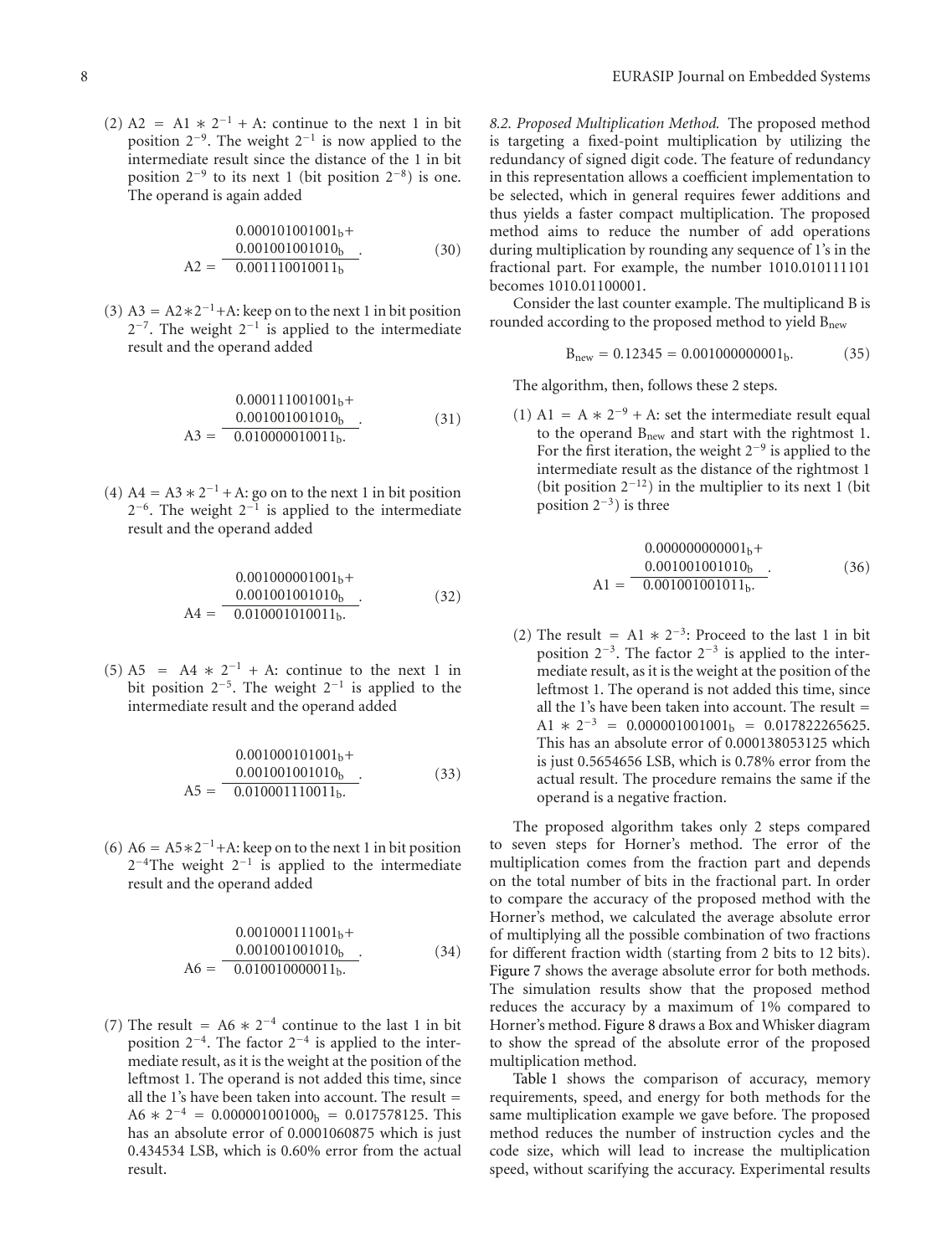

Figure 7: Absolute average multiplication error for both methods.



Figure 8: Box and Whisker diagram of the proposed multiplication error.

show that the proposed algorithm achieves up to 17% power saving and 16% increasing in speed, with only maximum 1% accuracy loss compared to Horner's algorithm. The new multiplication method has been validated experimentally using the eZ430-RF2500 wireless sensor board. The experimental results emphasize the simplicity and novelty of this scheme in the use of low power DKF for limited-resource WSN.

TABLE 1: Comparison for both methods.

| Multiplication of $0.14325 * 0.12345$ |           |            |
|---------------------------------------|-----------|------------|
|                                       | Horner    | Proposed   |
| Instruction cycle                     | 18        | 6          |
| Code size (Byte)                      | 37        | 26         |
| Output result                         | 0.0175781 | 0.0178222  |
| Absolute error                        | 0.0001060 | 0.00013805 |
| Energy $(pJ)$                         | 0.228121  | 0.178196   |
| Speed (uS)                            | 0.0218    | 0.0202     |



Figure 9: Power measurement with shunt resistor.

#### **9. Experimental Results**

A test bed composed from 10 wireless sensor motes, TelosB, was used to test the proposed DKF and measure its power consumption. TelosB is designed for low-power operation. The low power operation of the TelosB module is due to the ultra-low-power Texas Instruments MSP430 F1611 microcontroller featuring 10 kB of RAM, 48 kB of flash, and 128 B of information storage. It supports several low-power operating modes and consumes as low as 1 *μ*A in a standby mode; it also has very fast wake up time of no more than 6 *μ*s. TelosB features a Chipcon 2420 radio in the 2.4 GHz band. The CC2240 is controlled by the MSP430 microcontroller through the SPI port and a series of digital I/O lines with interrupt capabilities. The MAC protocol used is X-MAC. X-MAC is an asynchronous MAC protocol in which the sender uses short preambles to awaken the receiver. Before any transmission, the sender senses the channel, if it is busy the sender retries after a random backoff; otherwise, it sends short preambles embedding the address of the receiver. Once the receiver detects its address, it sends an acknowledgment, and the sender can start transmitting the data [37].

Energy consumption in each TelosB can be attributed to the current draw of each node. Therefore, we can use accurate measurements of the amount of current that the node sinks to determine the power consumption. Current measurement is typically done with a shunt resistor placed in series with the current flow in a circuit as shown in Figure 9. This resistor is specifically chosen to be high precision and low impedance so as not to interfere greatly with the circuit being monitored. Because the value of the resistor is known, by measuring the voltage drop across the shunt resistor, we can accurately calculate the current using Ohm's law as follows.

$$
P = V_n * I = (V_{\text{supply}} - V_{\text{shunt}}) * \frac{V_{\text{shunt}}}{R_{\text{shunt}}}.
$$
 (37)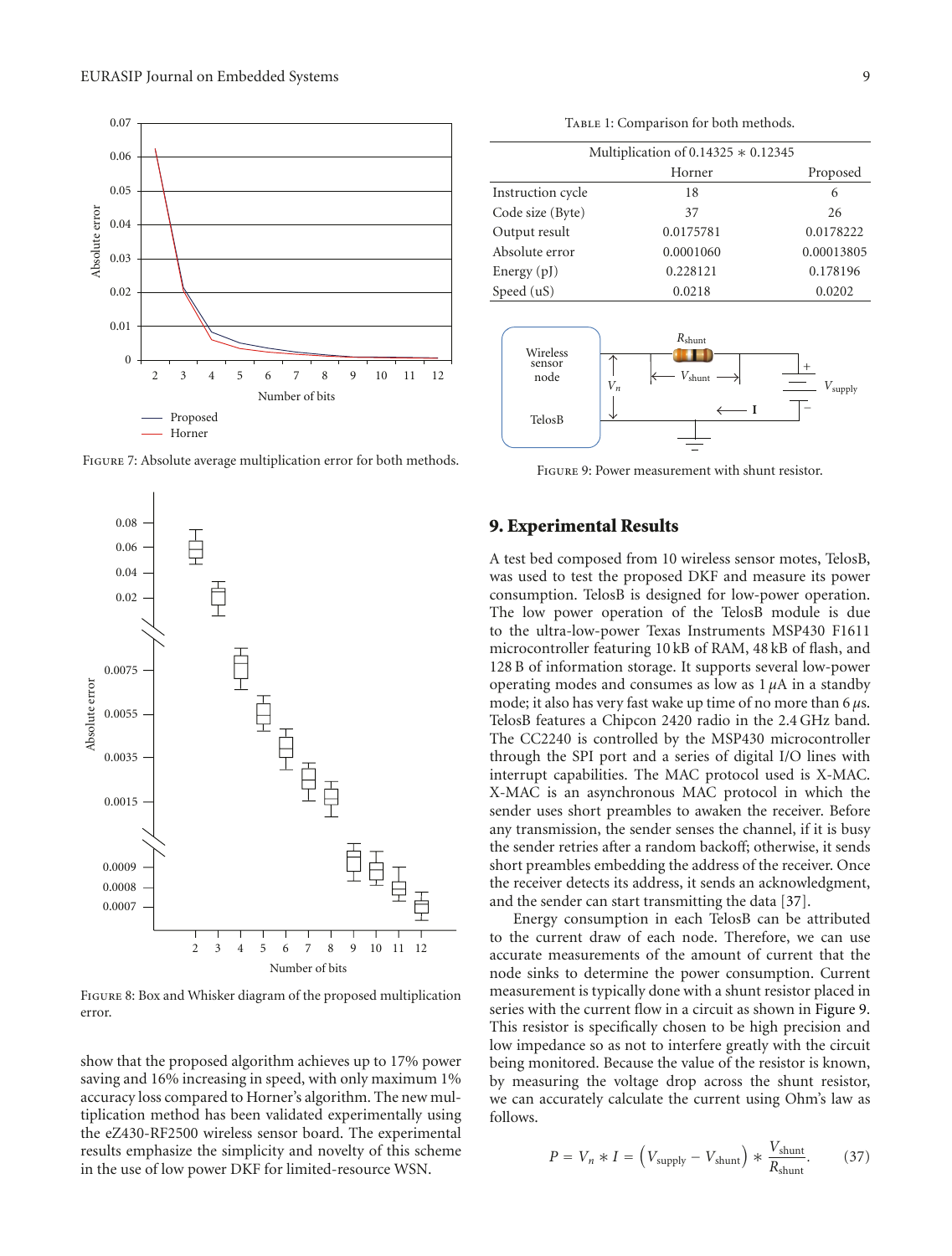

Figure 10: Power traces for DKF using proposed and Horner multiplication methods.

Table 2: Energy and time for the proposed polynomial filter.

|               | Proposed polynomial | Standard polynomial |
|---------------|---------------------|---------------------|
| Energy $(mJ)$ | 62.01644            | 71.05673            |
| Time $(S)$    | 14.6193             | 16.5402             |

The code for all the nodes was written in NesC. A java GUI was developed to provide a friendly user interface with the nodes. The java interface is a multithreaded socketbased program that communicates with a serial forwarding program. A set of 10 nodes is distributed around the laboratory, they all run a DKF with the same equation values defined in the simulation section, and a laptop gateway is configured to be able to send/receive control signals and data packets to/from the nodes.

To illustrate the effects of energy saving for the proposed multiplication method on the DKF, Figure 10 shows the comparison between the power consumption of one node has 5 neighbors and run DKF using the proposed multiplication method and Horner's method. Figure 10 shows the power trace for only one iteration. The proposed method takes 140 ms, while Horner's method takes 153 ms. Thus, using the proposed multiplication method in DKF saves 8% of energy.

The proposed polynomial filter increases the convergence rate of the DKF. Fast convergence can contribute to significant energy saving and hence a fast DKF. Table 2 shows the time and energy consumption for the DKF using the standard polynomial and the proposed polynomial. The measurements are for one node has five neighbors and runs for ten iterations.

Experimentally, the proposed DKF using the proposed multiplication method and the proposed fast polynomial filter was evaluated. The DKF introduced by Olfati was experimentally tested as well. Figure 11 shows the comparison for both methods for different numbers of neighbors. The results show that the proposed DKF achieves up to 33% energy saving. The results show also that one node can run the Olfati's DKF for up to five neighbors only, but



Figure 11: Energy consumption of the proposed DKF and Olfatis' DKF.

the proposed DKF can run for up to seven neighbors. This different in the nodes numbers is because of the memory limitation, as Olfati's DKF exchange the measurements and the covariance, but the proposed DKF exchange the estimation only. Moreover the proposed multiplication method saves memory as well.

## **10. Conclusion**

We have presented a low-power distributed Kalman filter based on a fast polynomial filter. Fast convergence leaded to significant energy saving. In addition, we proposed a light-weight energy-efficient multiplication algorithm. The proposed multiplication method reduced the number of add operations during multiplication by rounding any sequence of 1's in the fractional part. The applied rounding reduced the number of instruction cycles and reduced the memory storage without increasing the code complexity. The experimental results show that the proposed DKF achieved up to 33% energy consumption save compared to Olfsti's DKF. Moreover, the proposed DKF efficiently uses the node's memory, so each node can run DKF with up to seven neighbors.

## **References**

- [1] E. F. Nakamura, A. A. F. Loureiro, and A. C. Frery, "Information fusion for wireless sensor networks: methods, models, and classifications," *ACM Computing Surveys*, vol. 39, no. 3, Article ID 1267073, 2007.
- [2] Micaz datasheet, http://www.xbow.com/Products/Product pdf files/Wireless pdf/MICAZ Datasheet.pdf.
- [3] J. Polastre, R. Szewczyk, and D. Culler, "Telos: enabling ultra-low power wireless research," in *Proceedings of the 4th International Symposium on Information Processing in Sensor Networks (IPSN '05)*, pp. 364–369, April 2005.
- [4] A. Abdelgawad, S. Abdelhak, S. Ghosh, and M. Bayoumi, "A low-power multiplication algorithm for signal processing in wireless sensor networks," in *Proceedings of the 52nd IEEE*